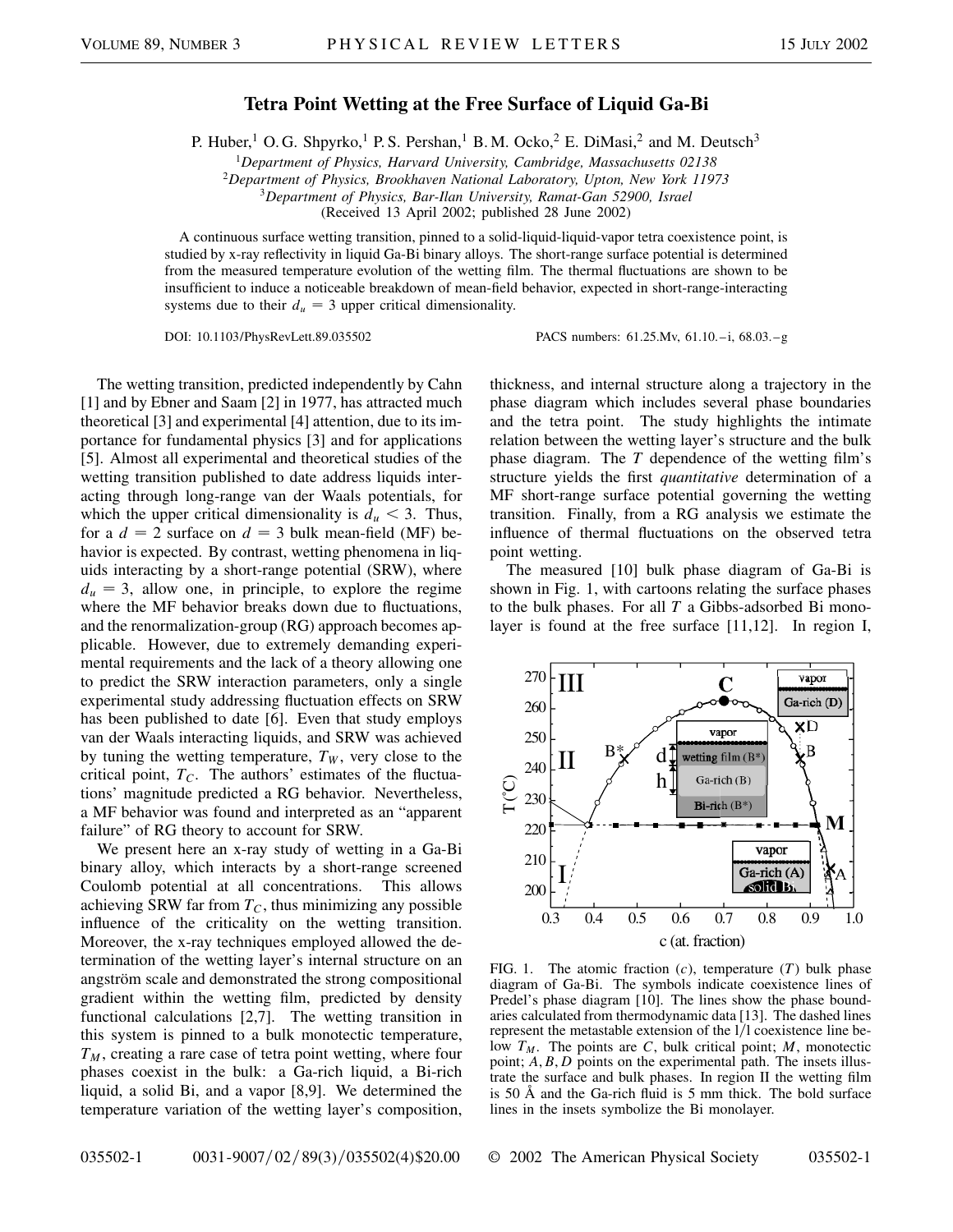$T < T_M$ , the Bi monolayer and the solid Bi coexist with a Ga-rich liquid. In region II,  $T_M < T < T_C$ , the bulk separates macroscopically into immiscible Ga-rich and Bi-rich liquids, and the denser Bi-rich phase sinks to the bottom of the sample pan. However, the Bi-rich phase also wets the free surface by intruding between the Ga-rich low density phase and the Bi monolayer, in defiance of gravity. In the homogeneous part of the phase diagram, region III, only the Bi monolayer is found at the free surface [14]. The four phases, solid Bi, Bi-rich liquid, Ga-rich liquid, and vapor, coexist at the boundary between regions I and II, *TM*, rendering it a solid-liquid-liquid-vapor tetra point.

X-ray reflectivity measurements were carried out at beam line X22B, NSLS, at a wavelength  $\lambda = 1.54$  Å. The intensity  $R(q_z)$  reflected from the surface is measured as a function of the normal component  $q<sub>z</sub>$  of the momentum transfer and allows the determination of the surface-normal electron density profile  $\rho(z)$  [15]. The Ga-Bi alloy was prepared in an inert-gas box using .99.9999% pure metals. A solid Bi pellet was covered by an amount of liquid Ga required for a nominal concentration  $c_{\text{nom}} = 88$  at. % Ga. It was then transferred in air into an ultrahigh vacuum chamber. A day of bakeout yielded a pressure of  $10^{-10}$  torr. The residual surface oxide on the liquid's surface was removed by sputtering with  $Ar^+$  ions. Using thermocouple sensors and an active temperature control on the sample pan and its adjacent thermal shield a temperature stability and uniformity of  $\pm 0.05$  °C was achieved near  $T_M$ .

X-ray reflectivity  $R(q_z)$  was measured at selected temperatures on the path  $A \rightarrow M$ . The standard procedure [16] for determining  $\rho(z)$  from the measured  $R(q_z)$  is to construct a physically motivated model for  $\rho(z)$  and fit its Fourier transform to the measured  $R(q_z)/R_F(q_z)$ .  $R_F(q_z)$ is the Fresnel reflectivity from an ideally flat and sharp surface having the electron density of the Ga-rich liquid. We employ a two-box model [11], where the upper box represents the Gibbs adsorbed Bi monolayer, and the lower box represents the Bi-rich wetting film. The model also includes three roughnesses for the three interfaces: vapor/ Bi monolayer, Bi monolayer/Bi-rich film, and Bi-rich film/Ga-rich subphase. The fits (lines) to the measured (points)  $R/R_F$  are shown in Fig. 2(a), and the corresponding  $\rho(z)$  profiles are shown in Fig. 2(b). At point *A* [ $T_A$  = 205 °C, inset of Fig. 2(a)], typical of region I,  $R/R_F$  exhibits a pronounced maximum at  $q_z = 0.8$  Å<sup>-1</sup>, indicative of a high electron density layer at the surface. The  $\rho(z)$  obtained from the fit is consistent with a segregated monolayer of pure Bi at the free surface [11,12]. As the temperature is increased towards  $M$ , a peak in  $R/R_F$ starts to develop at  $q_z \approx 0.2 \text{ Å}^{-1}$ , gradually shifting to lower  $q_z$ . This behavior manifests the formation of the wetting layer and its continuous growth in thickness upon approaching  $T_M$ . For the fully formed wetting layer at *M* ( $T_M = 222.0 \text{ °C}$ ),  $R/R_F$  shows two low- $q_z$  peaks, characteristic of a thick film, and the fit yields a maximal



FIG. 2. (a)  $R/R_F$  for selected temperatures  $T_A \leq T \leq T_M$ : ( $\blacklozenge$ ) 205.0 °C = T<sub>A</sub>, (<) 218.9 °C, ( $\square$ ) 220.4 °C, ( $\diamondsuit$ ) 221.0 °C,  $(\nabla)$  221.5 °C,  $(\triangle)$  221.8 °C,  $(\bullet)$  222.0 °C =  $T_M$ . Solid lines: fits to a two-box model of  $\rho(z)$ . (b) Fit-refined electron density profiles  $\rho(z)$  for aforementioned *T*'s with  $T_A \leq T \leq T_M$ ,  $\rho_{sub}$  = electron density of Ga-rich subphase. *A* and *M* mark  $\rho(T_A)$  and  $\rho(T_M)$ , respectively.

film density of  $\rho/\rho_{\text{subphase}} = 1.26$ , as shown in Fig. 2(b). This agrees well with the value of 1.25 calculated for this ratio from the phase diagram at  $T_M$ . The fit-refined  $\sim$ 50 Å film thickness also agrees with ellipsometric measurements [17]. As can be seen in Fig. 2(b), the evolution of the density profiles along the path  $A \rightarrow M$ proceeds via highly inhomogeneous wetting films that are similar to the microscopic density profiles calculated using density functional theory [2,7].

The surface and bulk transitions at  $T_M$  are driven by the excess free energy,  $\Delta \mu_m$ , of the metastable Bi-rich phase over that of the Ga-rich phase. Thus, to relate the observed continuous surface transition to the first-order bulk transition at  $T_M$ , we replot in Fig. 3(a) the  $(c, T)$  phase diagram of Fig. 1 on the  $(\Delta \mu_m, T)$  plane. For  $T > T_M$ , the  $1/l$  coexistence line transforms into a straight line at  $(\Delta \mu_m = 0, T)$  extending from *M* to *C*. For  $T \leq T_M$  the metastable  $1/l$  coexistence line (dashed line) extends horizontally below  $T_M$ , while the solid-Bi/Ga-rich coexistence line goes below the metastable line from *M* to *A*. This illustrates Dietrich and Schick's observation [8] that the path leading to coexistence on heating from *A* to *M* is dictated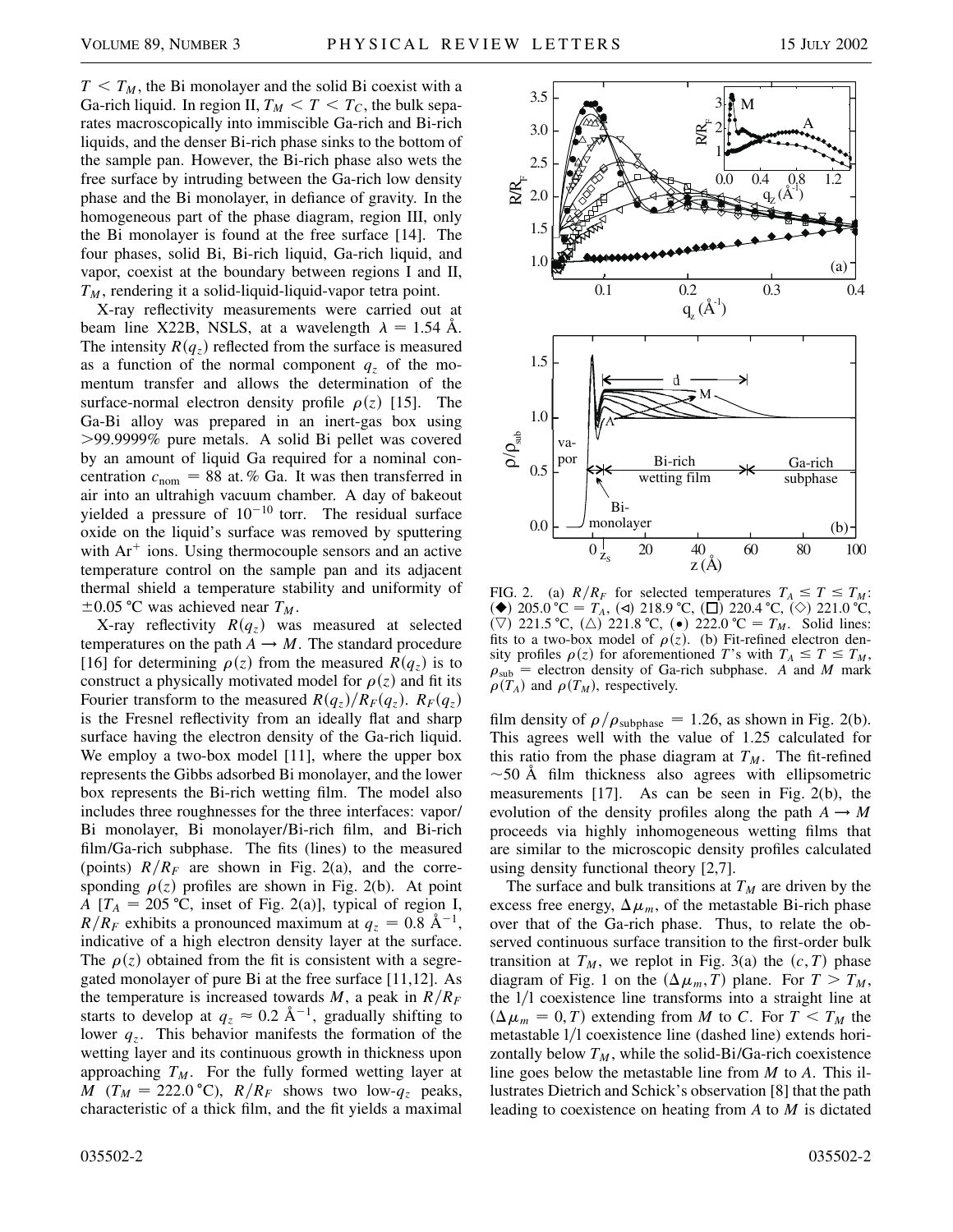

FIG. 3. (a)  $(\Delta \mu_m, T)$  phase diagram:  $(A-M)$  is the liquid-solid, and (*M*-*C*) is the liquid-liquid coexistence lines. The path *B*-*D* is in the single phase region, and *M* and *C* are the monotectic and critical points, respectively. Inset: effective wetting layer thickness *d* on  $A \rightarrow M$  (squares) and  $B \rightarrow D$  (open circles). The solid line is a fit to the  $A \rightarrow M$  *d* values. (b) The measured *d* along the experimental path.

by the topology of the phase diagram and corresponds to a path which probes "complete wetting":  $\Delta \mu_m \rightarrow 0$  on the path  $A \rightarrow M$ .

To determine the surface potential, we define an effective wetting film thickness,  $\sum_{z_s}^{\infty} [\rho(z)$  –  $\rho_{Ga\,\text{rich}}/[\rho_{Bi\,\text{rich}} - \rho_{Ga\,\text{rich}}]$  *dz*. Here  $z_s$  is the top of the wetting film as marked in Fig. 2(b), and  $\rho_{\text{Bi rich}}$ ,  $\rho_{Ga\,rich}$  are the electron densities of the coexisting bulk liquid phases, calculated from the phase diagram. The *d* values calculated from the reflectivity fits along  $A \rightarrow M$ ,  $M \rightarrow B$ , and  $B \rightarrow D$  are plotted in Fig. 3(b). Along  $A \rightarrow M$  a continuous increase in *d* is observed, while on the on-coexistence  $M \rightarrow B$  path a constant  $d \approx 50$  Å found. This is in agreement with the predictions for SRW: a continuous *d* growth limited by gravity effects [4]. At *B* the Ga concentration reaches its nominal value,  $c_{\text{nom}} = 88$  at. %, in the homogeneous liquid phase (region III). Upon further increase of *T*, *c* remains unchanged. The sample leaves the  $1/l$  coexistence line, moving farther into region III, and the wetting film vanishes continuously. Further details of the  $M \rightarrow D$  path are discussed elsewhere [14].

As implied by the similarity to Ebner and Saam's [2] results, a detailed calculation of the wetting film's inhomogeneity will require either a density functional analysis or some other equivalent approach. Nevertheless, even a simple model approximating the wetting layer by a slab of thickness *d* allows a confident determination of the surface potential. For this model, the grand canonical potential  $\Omega$ <sub>*S*</sub> at the surface is given in the MF approximation by  $\Omega_S = NA_0[d\Delta\mu + \xi_{MF}\Phi e^{-d/\xi_{MF}}]$  with a short-range potential of decay length  $\xi_{MF}$  and amplitude  $\Phi$ . Here  $\Delta \mu = \Delta \mu_m + \Delta \mu_g$  is the excess Gibbs free energy of the Bi-rich wetting phase over that of the Ga-rich phase, and  $\Delta \mu_g = g \Delta \rho h V_m$  is the gravitational energy paid for having the heavier Bi-rich phase at the surface. The particle number density per unit volume is  $N$ ,  $A_0$  is an arbitrary surface area,  $\Delta \rho$  is the mass density difference of the two phases, *Vm* is the molar volume of the Bi-rich phase, and *h* is the height difference between top and bottom. The equilibrium thickness,  $d^*$ , is that minimizing  $\Omega_S$ :  $\frac{\partial \Omega_S}{\partial d}|_{d^*} = 0$ [3]. Neglecting the gravitational term for points off  $1/1$ coexistence yields  $d^* = \xi_{MF} \ln(\Phi/\Delta \mu_m)$ . The inset of Fig. 3(a) shows the experimental *d* values on the path  $A \rightarrow M$  (solid squares). The clear linear dependence on  $ln(1/\Delta \mu)$  confirms the major theoretical predictions for SRW: a continuous growth and a logarithmic divergence of the wetting film's thickness [3]. A fit of  $d^*$  (line) to the experimental *d* (solid points) yields  $\xi_{\text{MF}} = 6.3$  Å and  $\Phi = 43$  J/mol. Both values are reasonable for such a metallic system. The value of  $\Phi$  corresponds to a change in surface energy upon wetting of about 400 mJ  $m^{-2}$  which is consistent with surface energy measurements on Ga-Bi alloys [18] and Ga-Pb alloys [9]. It is interesting to compare the behavior of *d* for the path  $A \rightarrow M$  with that along the path  $B \rightarrow D$ , shown in the inset of Fig. 3 (open circles). The values overlap for most of the path, demonstrating that the behavior along  $A \rightarrow M$  is the same as can be observed for any other path probing complete wetting, e.g., the path  $B \rightarrow D$  which is solely determined by the choice of  $c_{\text{nom}}$ .

The analysis above exhibits very good agreement of the experimental SRW results with the universal behavior predicted by MF theory. However, it is important to note that this does not automatically mean a failure of the RG predictions for a nonuniversal SRW behavior in our, and other,  $d_u = 3$  systems. Both MF and RG approaches yield here a continuous, logarithmic divergence of  $d^*$  at  $T_W$ , but with different amplitudes for  $d^*$  [3,19]. For MF, the amplitude is  $\xi_{\text{MF}}$  while for RG, where  $d^* \sim \xi_{\text{RG}}(1 +$  $\omega/2$  ln(1/ $\Delta \mu$ ), the amplitude is  $\xi_{\text{RG}}(1 + \omega/2)$ . The "capillary parameter"  $\omega = k_B T_W / (4 \pi \xi_b^2 \gamma)$  (where  $\xi_b$  is the bulk correlation length, and  $\gamma$  is the l/l interfacial tension) measures the magnitude of the dominant thermal fluctuations in the system, the thermally induced capillary waves at the  $1/1$  interface of the coexisting Bi- and Ga-rich liquids. Hence,  $\omega$  measures the deviation from a MF behavior, which, of course, neglects all fluctuations. A calculated [20]  $\gamma = 4$  mJ m<sup>-2</sup> and a  $\xi_b = 6.1 \pm 1$  Å, estimated from the two-scale factor universality (TSFU) theory for bulk demixing in Ga-Bi [21], yield  $\omega(T_M)$  =  $0.3 \pm 0.2$ . This is well within the  $\omega < 2$  range, where RG analysis predicts only a mild effect on complete wetting [19]. Indeed,  $\xi_{\text{RG}} = 5.4 \text{ Å}$  is only  $\sim 15\%$  smaller